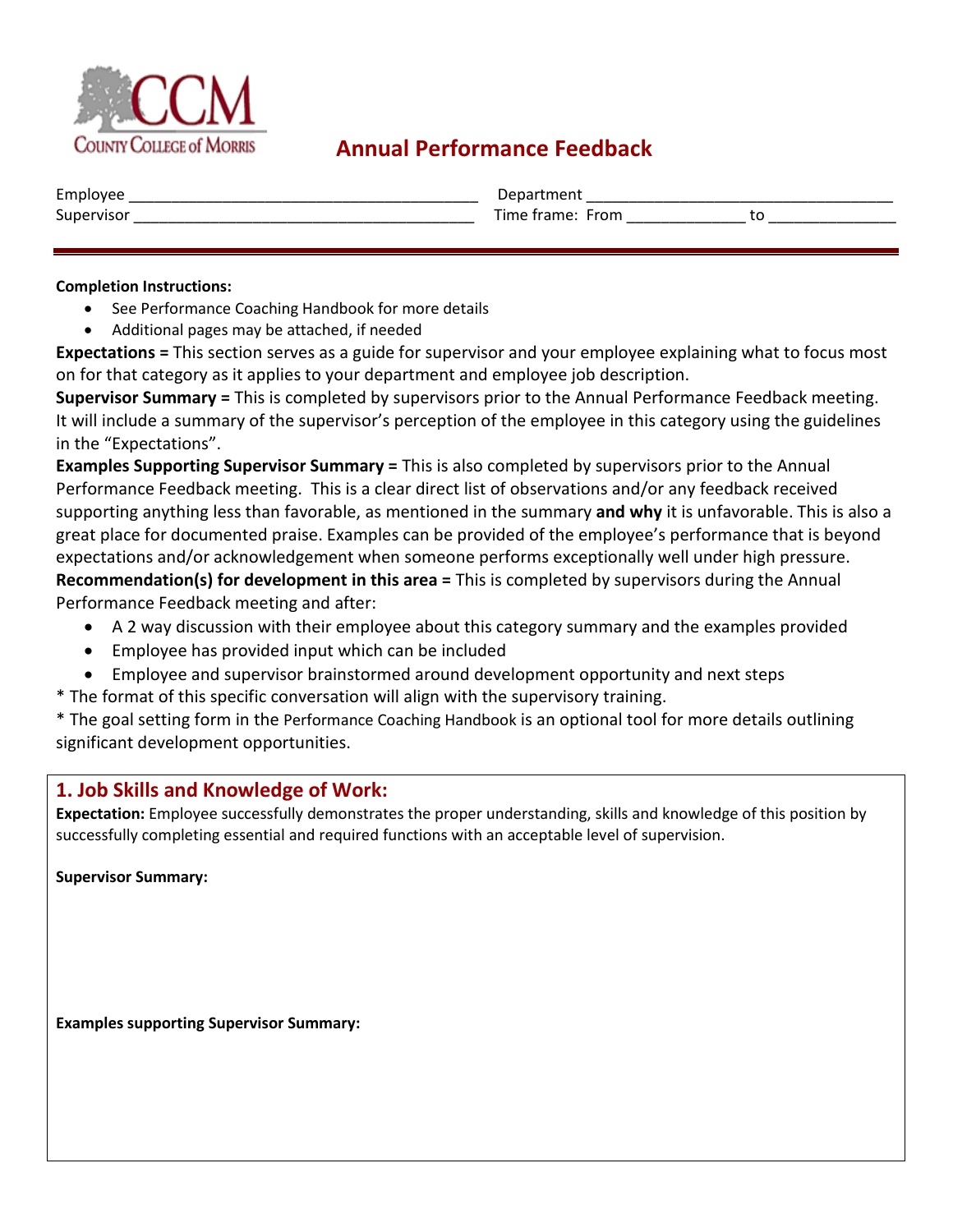#1 continued

**Recommendation(s) for development in this area:** 

# **2. Quality, Follow-up and Control of Work:**

**Expectation:** Employee produces quality output, meets deadlines and successfully manages the work with efficient use of time, resources, equipment and budget, essential to productivity.

**Supervisor Summary:**

**Examples Supporting Supervisor Summary:** 

**Recommendation(s) for development in this area:** 

# **3. Cooperation, Teamwork, Interpersonal Relationships and Communication**

**Expectation:** Employee gets along with others in the performance of job duties by having positive professional relationships with co-workers, supervisors and the college community. This includes courtesy, tact, cooperativeness, teamwork, effective communication, offering help to others during high pressure times, etc.

**Supervisor Summary:**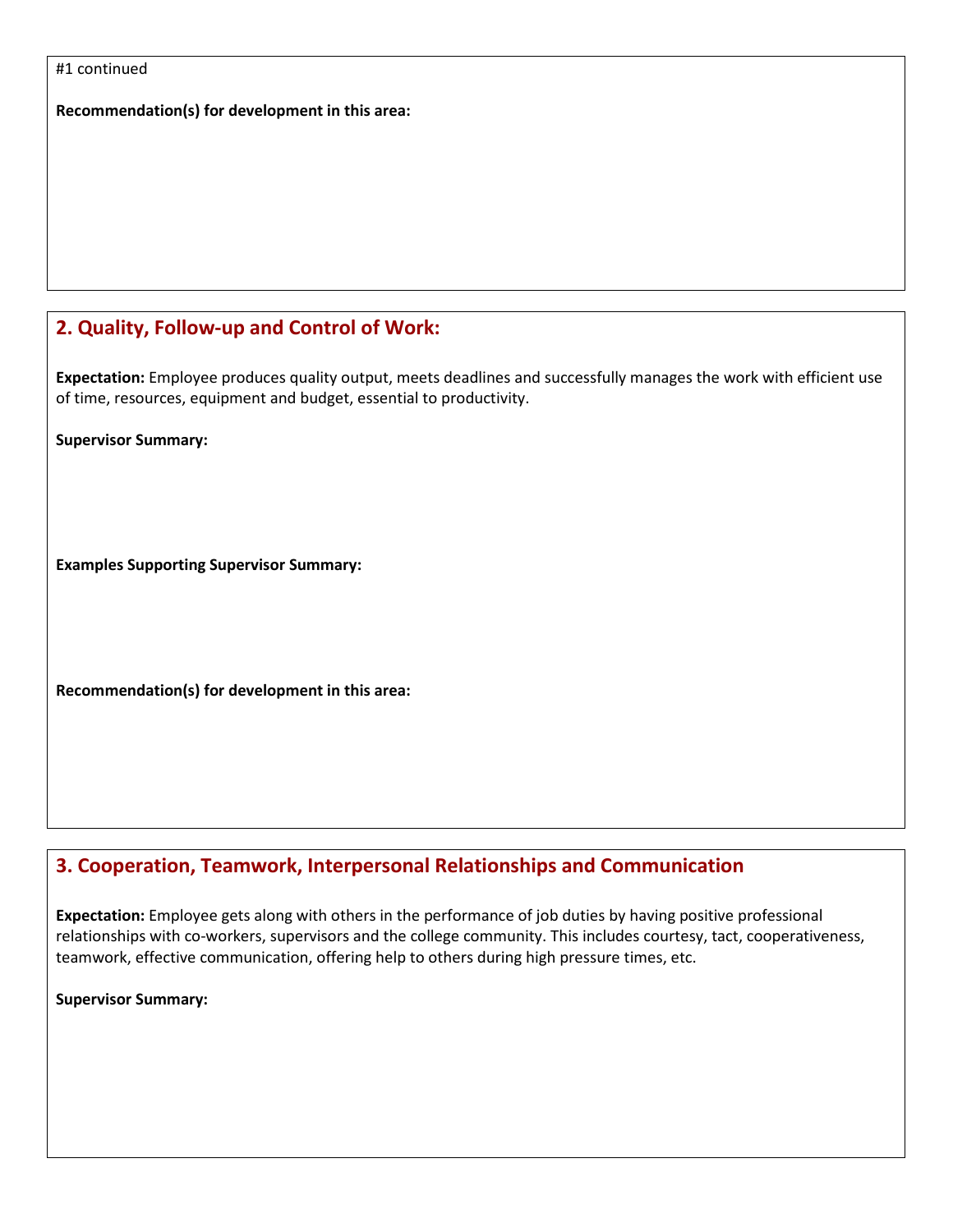|  |  | #3 continued |
|--|--|--------------|
|--|--|--------------|

**Examples Supporting Supervisor Summary:**

**Recommendation(s) for development in this area:** 

### **4. Planning and Flexibility**

**Expectation:** Employee efficiently plans work to meet expected milestones and deadlines; demonstrates flexibility in using new or different approaches to solve department problems; willing to learn new processes, procedures and/or automated techniques to enhance department efficiency and productivity.

**Supervisor Summary:**

**Examples Supporting Supervisor Summary:** 

**Recommendation(s) for development in this area:**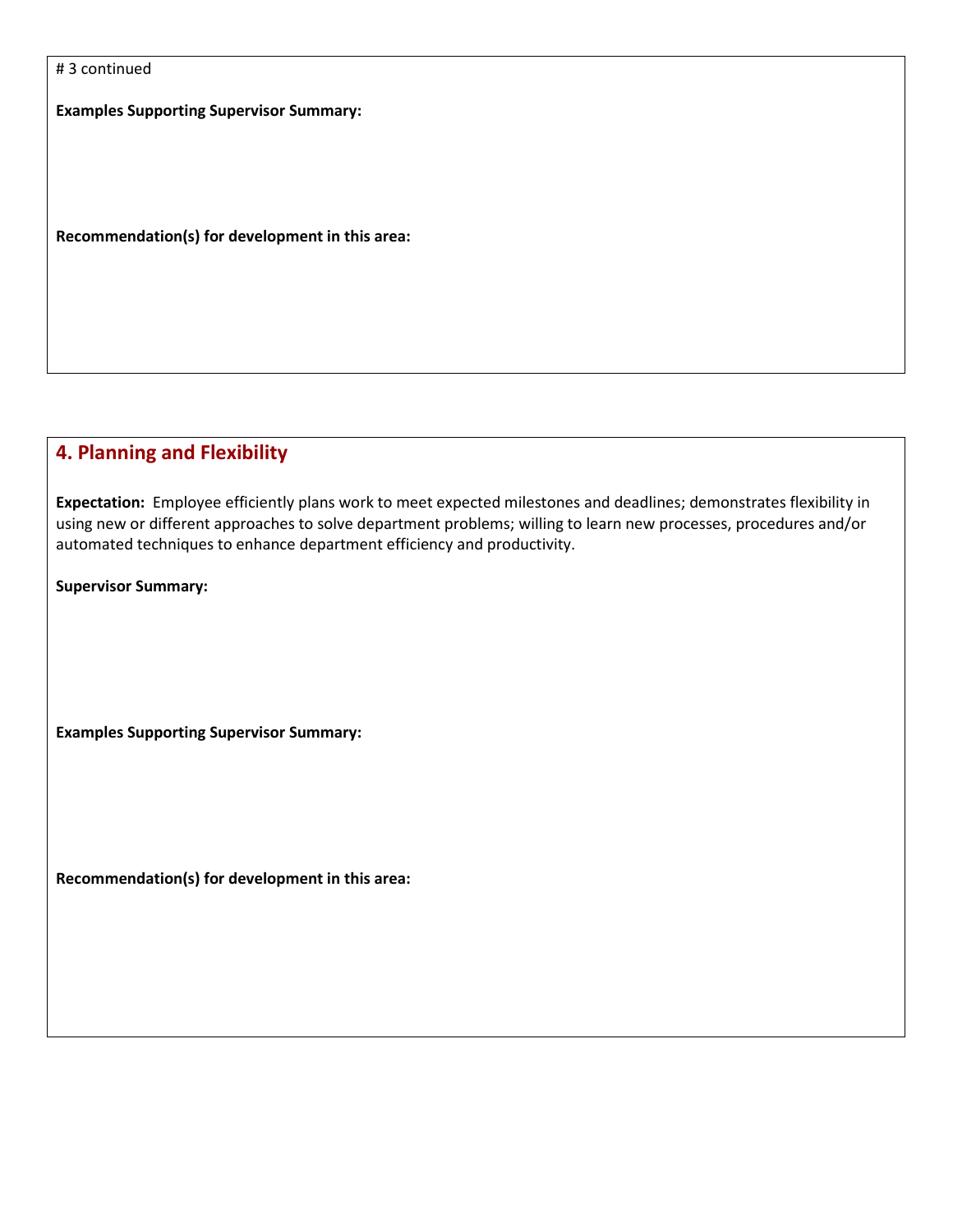# **5. Safety, Housekeeping, Cost Control, Care of Equipment**

**Expectation:** The employee has appropriate concern for his/her own safety and the safety of others, the care and proper use of equipment and other college assets with proper attention to cost control and maintaining a safe work area. Also attends mandatory training sessions in this category.

**Supervisor Summary:**

**Examples Supporting Supervisor Summary:** 

**Recommendation(s) for development in this area:** 

### **6. Professional Learning**

**Expectation:** The employee seeks out and attends appropriate professional learning opportunities to enhance professional improvement and follows through on professional learning goals and objectives.

**Supervisor Summary:**

**Examples Supporting Supervisor Summary:** 

**Recommendation(s) for development in this area:**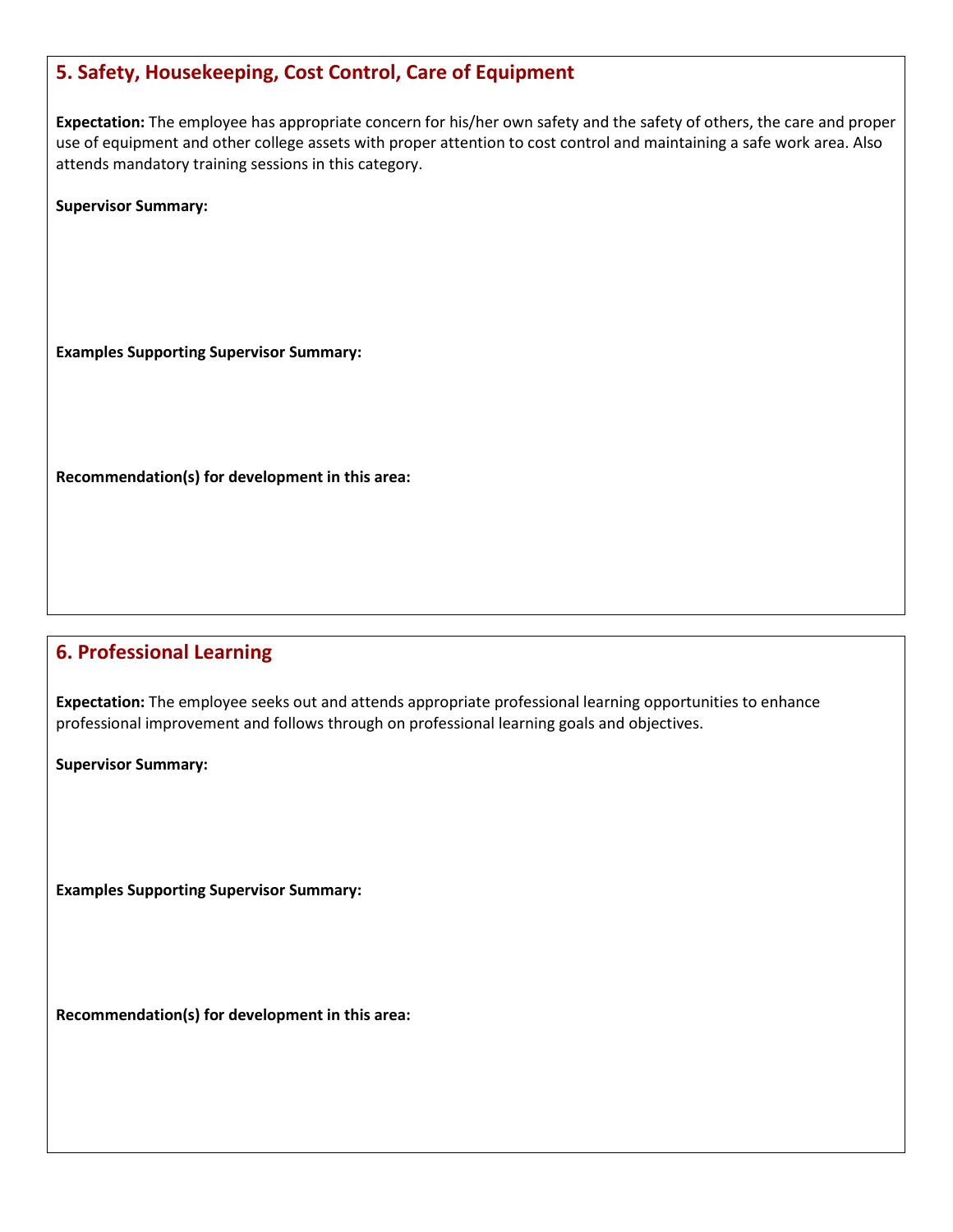| 7. Dependability: Attendance, Leaves, Punctuality                                                                                                                                                                                                                           |
|-----------------------------------------------------------------------------------------------------------------------------------------------------------------------------------------------------------------------------------------------------------------------------|
| Expectation: The employee demonstrates a professional respect towards attendance and punctuality by aligning with<br>CCM rules and supervisor expectations; completes time reports accurately and promptly; submits leave reports in<br>accordance with college guidelines. |
| <b>Supervisor Summary:</b>                                                                                                                                                                                                                                                  |
|                                                                                                                                                                                                                                                                             |
|                                                                                                                                                                                                                                                                             |
|                                                                                                                                                                                                                                                                             |
| <b>Examples Supporting Supervisor Summary:</b>                                                                                                                                                                                                                              |
|                                                                                                                                                                                                                                                                             |
|                                                                                                                                                                                                                                                                             |
|                                                                                                                                                                                                                                                                             |
| Recommendation(s) for development in this area:                                                                                                                                                                                                                             |
|                                                                                                                                                                                                                                                                             |
|                                                                                                                                                                                                                                                                             |
|                                                                                                                                                                                                                                                                             |
|                                                                                                                                                                                                                                                                             |
| For supervisory employees only:                                                                                                                                                                                                                                             |

# **8. Supervision, Leadership**

**Expectation:** The supervisor leads/motivates/supervises subordinates to accomplish action plans; distributes tasks in an organized, inspirational manner; effectively empowers their team to handle short and long term objectives; engages in feedback activities to improve departmental operations; provides regular performance feedback, coaching and accountability to team members in support of their professional development; leads and encourages innovation.

**Supervisor Summary:**

**Examples Supporting Supervisor Summary:**